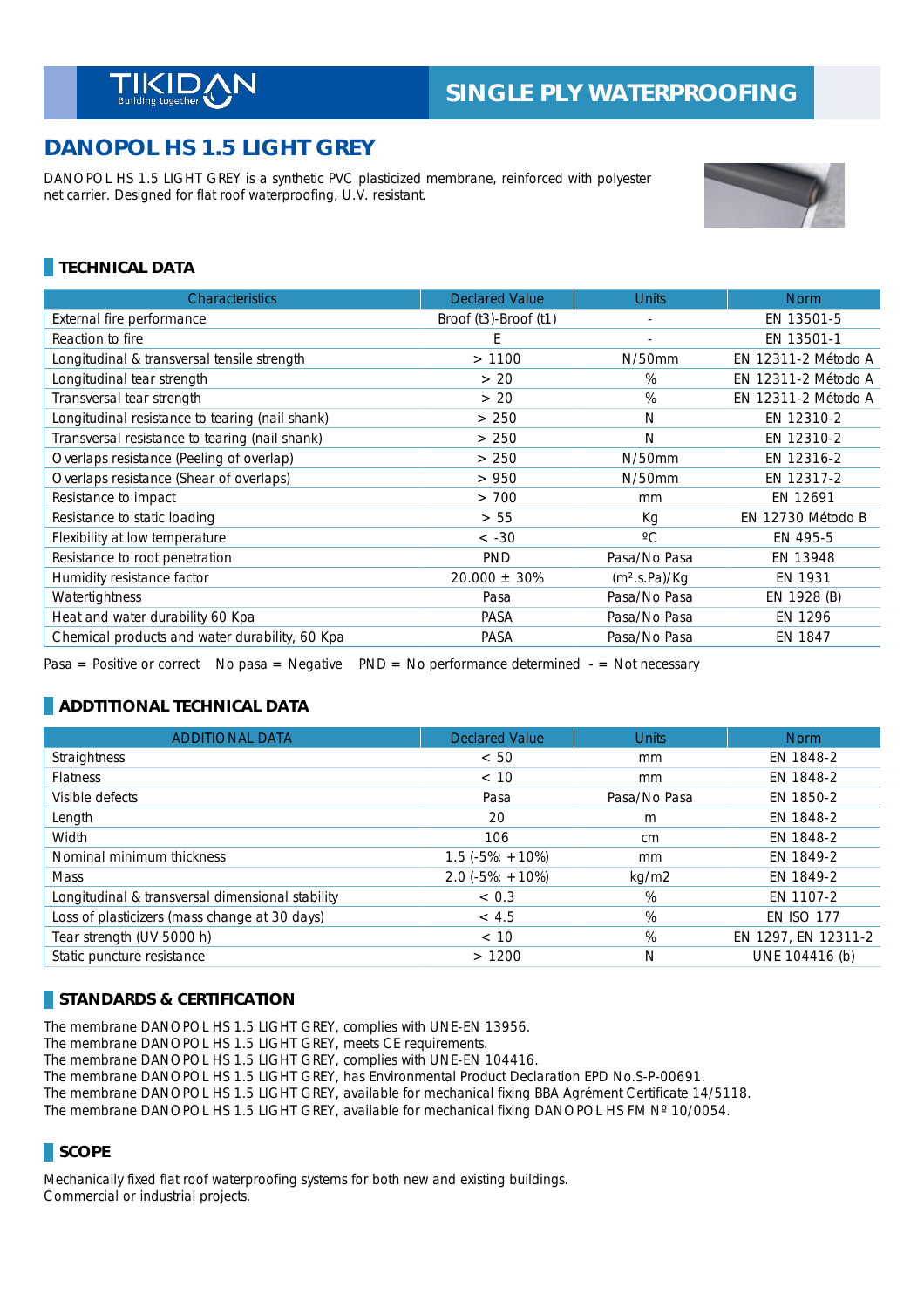## **DANOPOL HS 1.5 LIGHT GREY**

## **PRESENTATION**

| <b>PRESENTATION</b> | <b>VALUE</b>  | <b>UNIT</b>              |
|---------------------|---------------|--------------------------|
| Reinforcement type  | Polyester net | $\overline{\phantom{a}}$ |
| <b>Thickness</b>    | 1.5           | mm                       |
| Width               | 1.06          | m                        |
| Length              | 20            | m                        |
| Roll surface        | 20.8          | m <sup>2</sup>           |
| Color               | Light grey    | $\overline{\phantom{a}}$ |
| Product Code        | 210038        | $\overline{\phantom{a}}$ |



- 1. Plasticized PVC
- 2. polyester net

#### **ADVANTAGES AND BENEFITS**

#### ADVANTAGES: \_

- Excellent resistance to tearing.
- High dimensional stability.
- High tensile strength
- High puncture resistance

- Very good resistance to micro-organisms, putrefaction, mechanical impact, root penetration, natural aging, weathering, UV radiation and swollen.

- Excellent flexibility

#### BENEFITS: \_

- Improves performance in mechanically fastened sheets, assuming a high value of resistance to wind suction, optimizing the fixation density.

- Limits strains and tensions in the waterproofing membrane caused by high temperatures and temperature changes, very common in flat roofs. \_

- Absorbs structural movements.

- Presents good puncture protection to mechanical damage, derived from pedestrian transit, common in flat roofs.
- Very high durability to possible degradation related to chemical cases.
- High adaptability to different kind of supports.